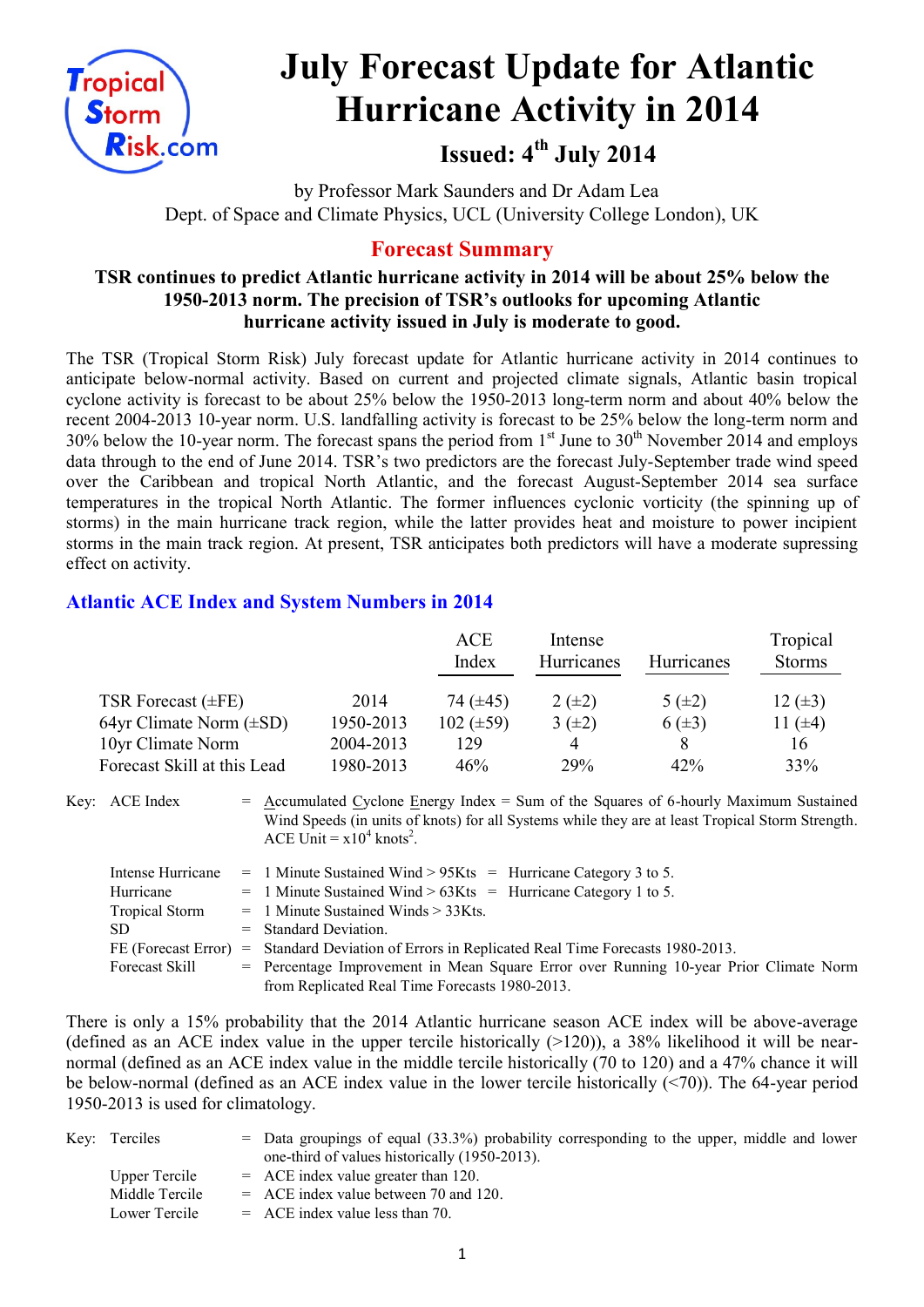#### **ACE Index & Numbers Forming in the MDR, Caribbean Sea and Gulf of Mexico in 2014**

|                              |           | ACE<br>Index  | Intense<br>Hurricanes | Hurricanes | Tropical<br><b>Storms</b> |
|------------------------------|-----------|---------------|-----------------------|------------|---------------------------|
| TSR Forecast $(\pm FE)$      | 2014      | 51 $(\pm 43)$ | $1 (\pm 1)$           | $3(\pm 2)$ | $7(\pm 2)$                |
| 64yr Climate Norm $(\pm SD)$ | 1950-2013 | 81 $(\pm 58)$ | $2(\pm 2)$            | $4(\pm 3)$ | 7 $(\pm 4)$               |
| Forecast Skill at this Lead  | 1980-2013 | 47%           | 38%                   | 56%        | 55%                       |

The Atlantic hurricane Main Development Region (MDR) is the region  $10^{\circ}N-20^{\circ}N$ ,  $20^{\circ}W-60^{\circ}W$  between the Cape Verde Islands and the Caribbean Lesser Antilles. A storm is defined as having formed within this region if it reached at least tropical depression status while in the area.

There is only a 17% probability that the 2014 Atlantic hurricane season ACE index will be above-average (defined as an ACE index value in the upper tercile historically  $(>92)$ ), a 41% likelihood it will be nearnormal (defined as an ACE index value in the middle tercile historically (43 to 92) and a 42% chance it will be below-normal (defined as an ACE index value in the lower tercile historically (<43)). The 64-year period 1950-2013 is used for climatology.

#### **USA Landfalling ACE Index and Numbers in 2014**

|                              |           | <b>ACE</b>      |            | Tropical      |
|------------------------------|-----------|-----------------|------------|---------------|
|                              |           | Index           | Hurricanes | <b>Storms</b> |
| <b>TSR Forecast (Range)</b>  | 2014      | $1.8(0-3.8)$    | $2(1-3)$   | $3(1-5)$      |
| 64yr Climate Norm $(\pm SD)$ | 1950-2013 | $2.4 (\pm 2.2)$ | $(\pm 1)$  | $3(\pm 2)$    |
| 10yr Climate Norm            | 2004-2013 | 2.7             |            | 4             |
| Forecast Skill at this Lead  | 1980-2013 | 10%             | 13%        | $7\%$         |

| Key: ACE Index | $=$ Accumulated Cyclone Energy Index $=$ Sum of the Squares of hourly Maximum Sustained                |
|----------------|--------------------------------------------------------------------------------------------------------|
|                | Wind Speeds (in units of knots) for all Systems while they are at least Tropical Storm                 |
|                | Strength and over the USA Mainland (reduced by a factor of 6). ACE Unit = $x10^4$ knots <sup>2</sup> . |
|                | Strike Category = Maximum 1 Minute Sustained Wind of Storm Directly Striking Land.                     |
|                | USA Mainland $=$ Brownsville (Texas) to Maine                                                          |
| Range          | = Minimum and Maximum Values approximately corresponding to One Standard Deviation in                  |
|                | Replicated Real Time Forecasts 1980-2013                                                               |

USA landfalling intense hurricanes are not forecast since we have no skill at any lead.

There is a 36% probability that in 2014 the USA landfalling ACE index will be above average (defined as a USA ACE index value in the upper tercile historically (>2.51)), a 27% likelihood it will be near-normal (defined as a USA ACE index value in the middle tercile historically (1.09 to 2.51)) and a 37% chance it will be below-normal (defined as a USA ACE index value in the lower tercile historically (<1.09)). The 64-year period 1950-2013 is used for climatology.

#### **Caribbean Lesser Antilles Landfalling Numbers in 2014**

|                             |           | ACE<br>Index | Intense<br><b>Hurricanes</b> | <b>Hurricanes</b> | Tropical<br><b>Storms</b> |
|-----------------------------|-----------|--------------|------------------------------|-------------------|---------------------------|
| <b>TSR Forecast (Range)</b> | 2014      | $0.8(0-2.6)$ | $0(0-1)$                     | $0(0-1)$          | $1(0-2)$                  |
| 64yr Climate Norm           | 1950-2013 | 13           |                              |                   |                           |
| 10yr Climate Norm           | 2004-2013 | 11           | $\theta$                     |                   |                           |
| Forecast Skill at this Lead | 1980-2013 | 18%          | $11\%$                       | 26%               | 14%                       |

Key:  $ACE Index = Accumulated Cyclone Energy Index = Sum of the Squares of hourly Maximum Sustainable$ Wind Speeds (in units of knots) for all Systems while they are at least Tropical Storm Strength and over the USA Mainland (reduced by a factor of 6). ACE Unit =  $x10^4$  knots<sup>2</sup>. Strike Category = Maximum 1 Minute Sustained Wind of Storm Directly Striking Land.

Lesser Antilles = Island Arc from Anguilla to Trinidad Inclusive.

2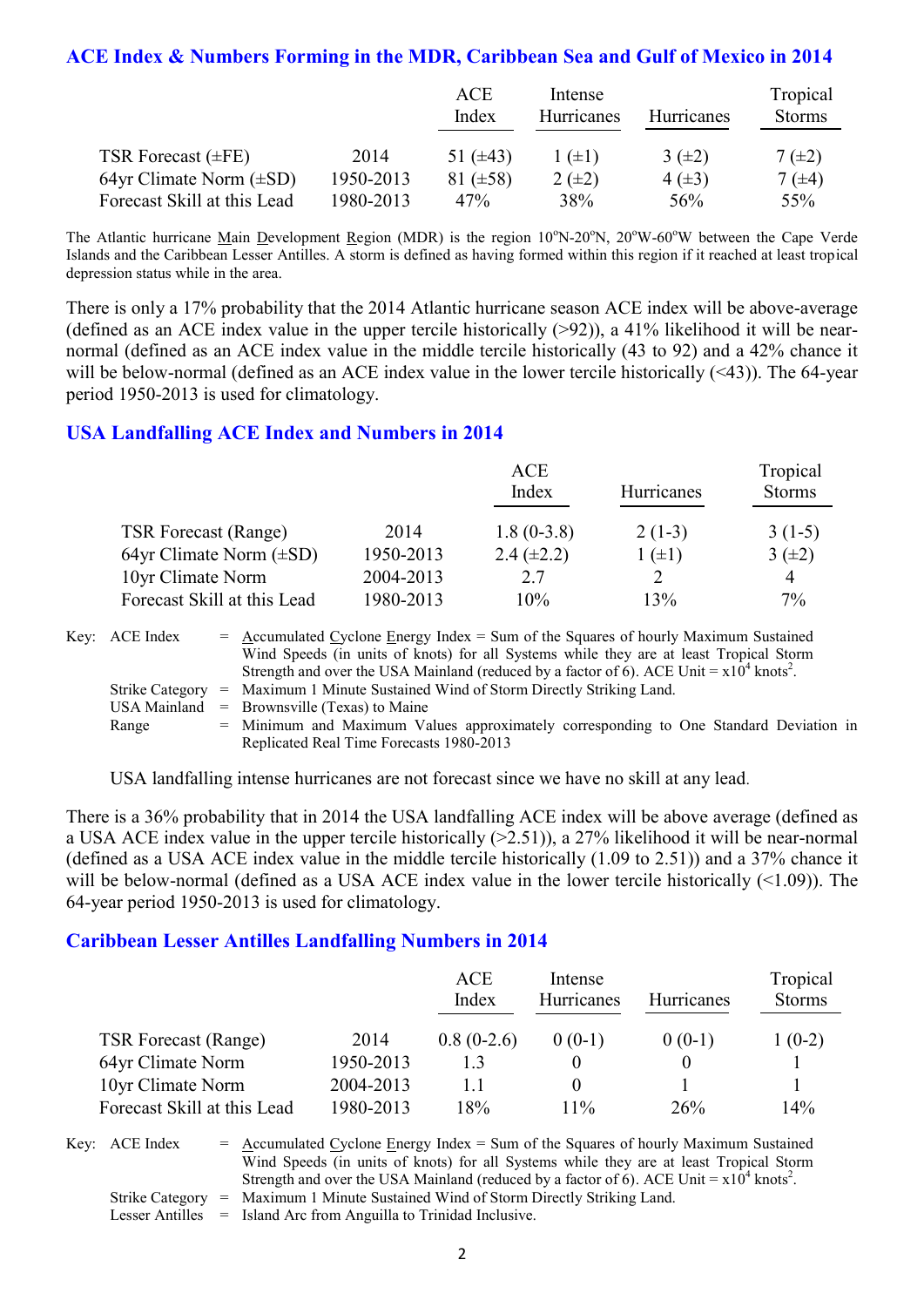#### **Key Predictors for 2014**

The main factors behind the TSR forecast for a below-norm hurricane season in 2014 are the anticipated moderate supressing effects of the July-September forecast trade wind at 925mb height over the Caribbean Sea and tropical North Atlantic region  $(7.5°N - 17.5°N, 30°W - 100°W)$ , and of August-September forecast sea surface temperature for the Atlantic MDR  $(10°N - 20°N, 20°W - 60°W)$ . The current forecasts for these predictors are  $1.16 \pm 0.60$  ms<sup>-1</sup> stronger than normal which is up slightly from the early June forecast value of  $1.06 \pm 0.68$  ms<sup>-1</sup> stronger than normal (1980-2013 climatology), and 0.22±0.18˚C cooler than normal (1980-2013 climatology) which is slightly cooler than the early June forecast value of 0.16±0.22˚C cooler than normal. The July-September 2014 trade wind prediction is based on an expectation of moderate El Niño ENSO conditions in August-September 2014 as forecast by a consensus of dynamical and statistical models obtained from the International Research Institute website *http://iri.columbia.edu/our-expertise/climate/forecasts/enso/current*. The forecast skills for these predictors at this lead are 59% and 71% respectively.

#### **The Precision of Seasonal Hurricane Forecasts**

The figure below displays the seasonal forecast skill as a function of lead time for predicting the number of North Atlantic hurricanes. Skill is displayed for the most recent 10-year period 2004-2013 and is shown for three forecast centres: TSR, NOAA (National Oceanic and Atmospheric Administration) and CSU (Colorado State University). The TSR skills below differ from those on page 1 as the latter are computed for the 34-year period 1980-2013.

Forecast precision is assessed using the Mean Square Skill Score (MSSS) which is the percentage improvement in mean square error over a climatology forecast. Positive skill indicates that the model performs better than climatology, while a negative skill indicates that it performs worse than climatology. Two different climatologies are used: a fixed 50-year (1950-1999) climatology and a running prior 10 year climate norm.

It should be noted that NOAA does not issue seasonal hurricane outlooks before late May and that CSU stopped providing quantitative extended-range hurricane outlooks from the prior December in 2011. It is clear from the figure that there is little skill in forecasting the upcoming number of hurricanes from the previous December. Skill climbs slowly as the hurricane season approaches with moderate skill levels being achieved from early July (especially by TSR) and good skill levels being achieved from early August.



*Skill of seasonal outlooks for North Atlantic hurricane activity 2004-2013 as a function of issue month and climatology.*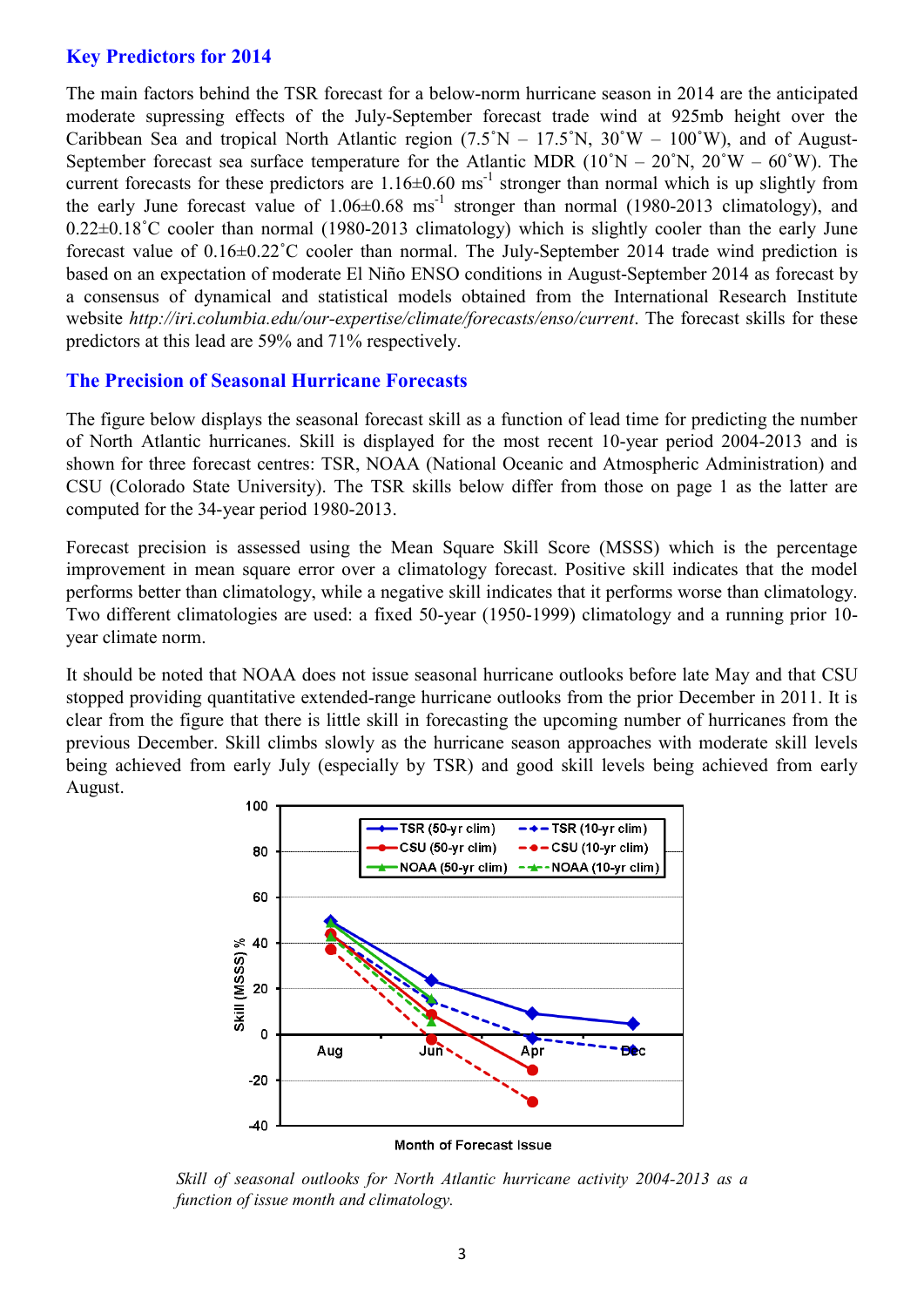In terms of recent seasonal forecast successes and failures, TSR correctly predicted the tercile (lower, middle, upper) of the North Atlantic hurricane seasons in 2004, 2005, 2008, 2010, 2011 and 2012 from the previous December. In contrast, the TSR extended range forecasts for the 2003, 2006, 2007, 2009 and 2013 hurricane seasons were less impressive.

#### **Further Information and Next Forecast**

Further information about TSR forecasts and verifications may be obtained from the TSR web site *http://www.tropicalstormrisk.com*. The final TSR forecast outlook for the 2014 Atlantic hurricane season will be issued on the  $5<sup>th</sup>$  August 2014.

## **Appendix – Predictions from Previous Months**

#### **1. Atlantic ACE Index and System Numbers**

| <b>Atlantic ACE Index and System Numbers 2014</b> |             |                     |                                    |                |                       |  |  |
|---------------------------------------------------|-------------|---------------------|------------------------------------|----------------|-----------------------|--|--|
|                                                   |             | <b>ACE</b><br>Index | Named<br>Tropical<br><b>Storms</b> | Hurricanes     | Intense<br>Hurricanes |  |  |
| Average Number $(\pm SD)$ (1950-2013)             |             | 102 $(\pm 59)$      | 11 $(±4)$                          | $6(\pm 3)$     | $3(+2)$               |  |  |
| Average Number (2004-2013)                        |             | 129                 | 16                                 | 8              | 4                     |  |  |
|                                                   | 4 Jul 2014  | 74 $(\pm 45)$       | 12 $(\pm 3)$                       | 5(±2)          | $2 (+2)$              |  |  |
|                                                   | 5 Jun 2014  | 77 $(\pm 50)$       | 12 $(±4)$                          | 5(±3)          | $2 (+2)$              |  |  |
| TSR Forecasts $(\pm SD)$                          | 27 May 2014 | $73 \ (\pm 53)$     | 12 $(±4)$                          | $5 (+3)$       | $2 (+2)$              |  |  |
|                                                   | 7 Apr 2014  | 75 $(\pm 57)$       | 12 $(±4)$                          | 5(±3)          | $2 (+2)$              |  |  |
|                                                   | 12 Dec 2013 | $106 (\pm 58)$      | 14 $(±4)$                          | $6(\pm 3)$     | 3(±2)                 |  |  |
|                                                   | 1 Jul 2014  | 65                  | 10                                 | 4              |                       |  |  |
| <b>CSU</b> Forecasts                              | 2 Jun 2014  | 65                  | 10                                 | $\overline{4}$ |                       |  |  |
|                                                   | 10 Apr 2014 | 55                  | 9                                  | 3              |                       |  |  |
| <b>NOAA Forecast</b>                              | 22 May 2014 | 37-93               | $8 - 13$                           | $3 - 6$        | $1-2$                 |  |  |
| UK Met Office<br>Forecast                         | 16 May 2014 | 84 $(\pm 37)$       | $10 (\pm 3)$                       | $6(\pm 3)$     |                       |  |  |
| Institute of<br>Meteorology, Cuba                 | 4 May 2014  |                     | 9                                  | $\overline{4}$ |                       |  |  |

#### **2. MDR, Caribbean Sea and Gulf of Mexico ACE Index and Numbers**

| <b>MDR, Caribbean Sea and Gulf of Mexico ACE Index and Numbers 2014</b> |             |                     |                                    |            |                              |  |  |  |
|-------------------------------------------------------------------------|-------------|---------------------|------------------------------------|------------|------------------------------|--|--|--|
|                                                                         |             | <b>ACE</b><br>Index | Named<br>Tropical<br><b>Storms</b> | Hurricanes | Intense<br><b>Hurricanes</b> |  |  |  |
| Average Number $(\pm SD)$ (1950-2013)                                   |             | $80 (\pm 58)$       | $7(\pm 4)$                         | $4(\pm 2)$ | $2 (+2)$                     |  |  |  |
| Average Number (2004-2013)                                              |             | 106                 | 11                                 | 6          | 3                            |  |  |  |
| TSR Forecast $(\pm SD)$                                                 | 4 Jul 2014  | 51 $(\pm 43)$       | $7(\pm 2)$                         | $3(\pm 2)$ | $1 (+1)$                     |  |  |  |
|                                                                         | 5 Jun 2014  | 54 $(\pm 45)$       | $7(\pm 3)$                         | $3(\pm 2)$ | $1 (+1)$                     |  |  |  |
|                                                                         | 27 May 2014 | 51 $(\pm 49)$       | $7(\pm 3)$                         | $3(\pm 2)$ | $1 (+1)$                     |  |  |  |
|                                                                         | 7 Apr 2014  | 52 $(\pm 52)$       | 7 $(\pm 3)$                        | 3(±2)      | $2 (+2)$                     |  |  |  |